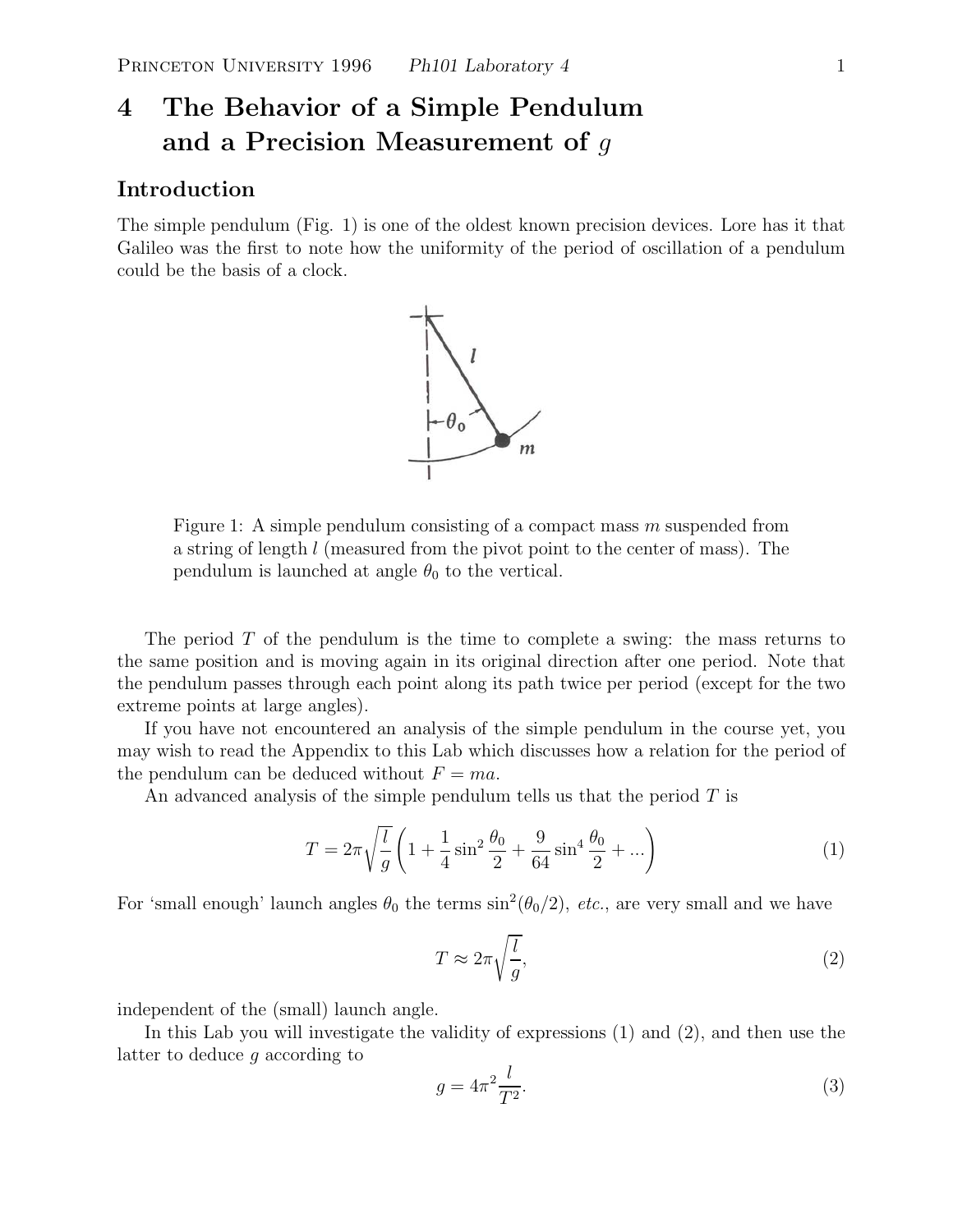An error analysis of eq. (3) relates the expected error  $\sigma_q$  on g to those on your measurements of length and time:

$$
\frac{\sigma_g}{g} = \sqrt{\left(\frac{\sigma_l}{l}\right)^2 + 4\left(\frac{\sigma_T}{T}\right)^2}.
$$
\n(4)

For a pendulum of length  $l \approx 1$  m the measurement error  $\sigma_l$  will be about 1 mm when using a standard meter stick; hence we expect  $\sigma_l/l \approx 0.001$ . The period of such a pendulum should be about 2 sec according to eq. (2), while the measurement error with the computer electronic timer should be less than 0.001 sec. By measuring not one but ten periods, we expect  $\sigma_t/t \approx 0.0003$ . Hence if you are careful your error on g should be only

$$
\frac{\sigma_g}{g} \approx 0.001.\tag{5}
$$

That is, expect to measure values of g between 9.79 and 9.81 m/s<sup>2</sup>.

The measurements in this Lab proceed in three steps as follows.

## **4.1 Variation of Period with Angle**

In this part you will explore the dependence of the period of a simple pendulum on the launch angle, for a fixed length. According to eq. (1) there is a small variation of period with launch angle, but there exists a minimum period for a given length  $l$  that we will call  $T_{\min}$ :

$$
T_{\min} = 2\pi \sqrt{\frac{l}{g}}.\tag{6}
$$

If we take the ratio of the observed period at launch angle  $\theta_0$  to that observed at very small angles, we predict

$$
\frac{T(\theta)}{T_{\min}} = 1 + \frac{1}{4}\sin^2\frac{\theta_0}{2} + \frac{9}{64}\sin^4\frac{\theta_0}{2} + \dots \tag{7}
$$

Thus if you plot  $T(\theta)/T_{\text{min}}$  *vs.*  $\sin^2(\theta_0/2)$  for 'small' angles you should find a straight line with intercept 1 and slope 1/4; at larger angles the plot should turn upwards.

*Use a pendulum consisting of a steel ball and string of length 1 m, measured from the pivot point to the center of the ball. The center of the ball should intercept the light path from LED to photodiode on the photogate when the pendulum is at rest. The center of the protractor should be well aligned with the pivot point of the pendulum, and the string should be aligned with* 0◦ *on the protractor when the pendulum is at rest.*

*First measure the duration of one period for a launch angle of* 5◦*, which should be about 2 sec. Use the photogate for this, with the computer running the timer program* pt *of directory* c:\timer*. Use* Miscellaneous Timer Modes *from the main menu, then* Pendulum Timer*, then* Normal Time Display*. In this timing mode the computer records the times between the first and third blockages of the LED beam, which is just what is needed to measure a complete period of pendulum motion. (Do you see why this is so?)*

*To gain precision, all further data should be be taken for at least 10 periods. After the 10th period press* Enter/Return *to stop data collection, then select* Display Table of Data *to view the data plus a statistical summary. The standard deviation,* SD*, gives the best measure*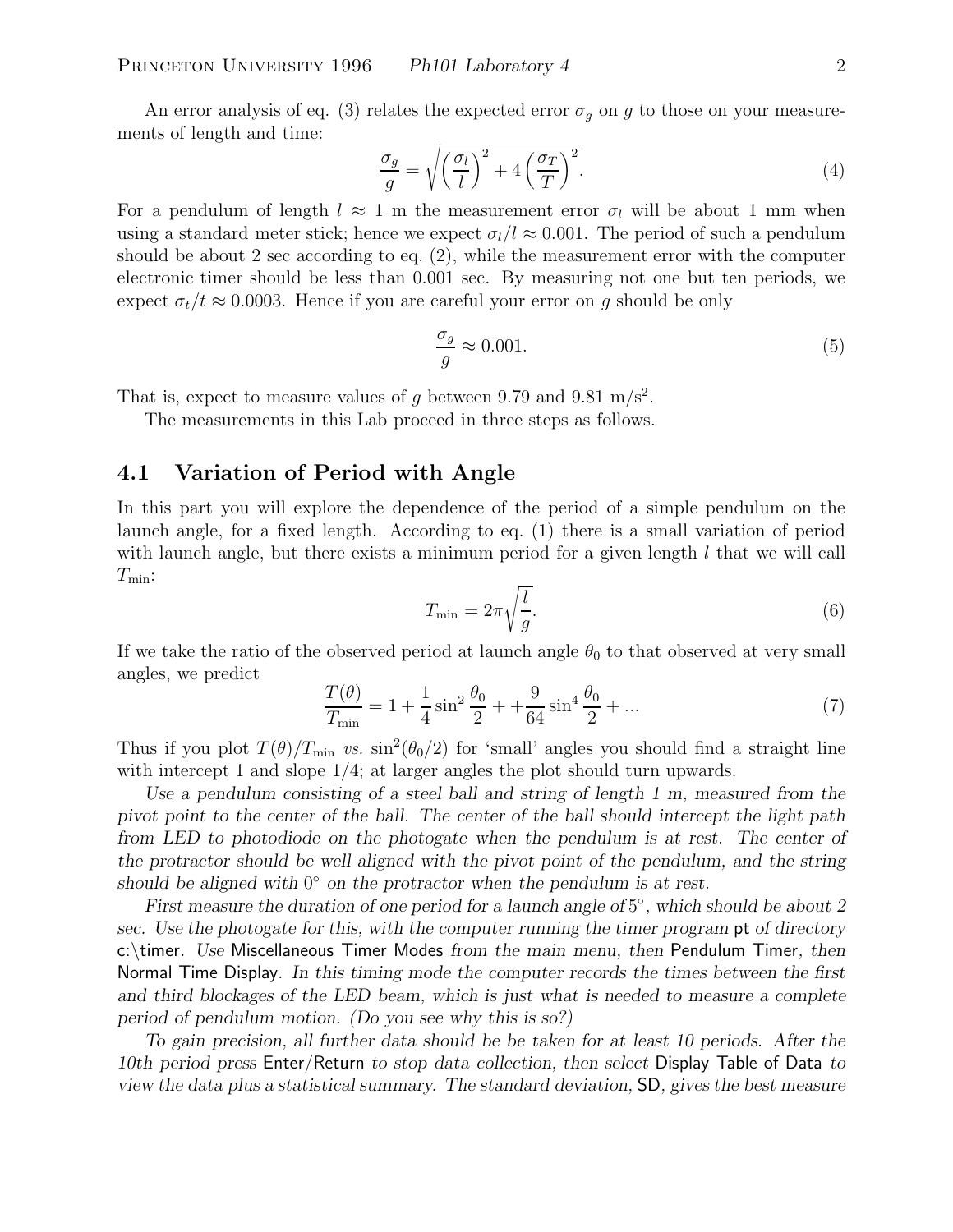*thus far in the Ph101 Lab of the accuracy of the computer timer. When satisfied with the quality of the data,* Print Table of Data *for your lab book.*

*Now make a measurement of 10 periods at each of the launch angles 10, 20, 30, 40, 50*◦*.*

*If the string lengthens during the measurements because the clamp is not tight enough, the data are invalid.*

*You or your partner should watch the angle of the pendulum during the measurement to see if it decreases significantly compared to the launch value. If so, record the value at the end of the 10th period, and use the average of the initial and final angles in later analysis. (Or, repeat the measurement at a launch angle larger than nominal by 1/2 the amount the angle decreased.)*

*Exit program* pt *and start* Windows *to use the* StatMost *program to do the calculations and produce the graph. Start a new spreadsheet and enter the angles*  $\theta_0$  *in column* A *and the periods* T *in column* B*. Use* Data*, then* Transform*, then* Simple Math *to create new columns containing*  $T(\theta_0)/T(5)$  *and*  $\sin^2(\theta_0/2)$ *. Since* StatMost *uses radian measure for angles, if you entered the angles in degrees, include a division by 1 rad = 57.296*◦ *in your math expression before taking the sine. That is, type in a* Formula: SSQ=(SIN(A/2/57.296))^2 *if the angles are in column* A*. Plot a graph and a polynomial fit using* Analyses*, then* Polynomial Regression *of* Order: 2*.*

*The defaults for numerical axis labels in* StatMost *are poor for the vertical axis,*  $T(\theta_0)/T(5^{\circ})$ *, which varies over only a small range. You might wish to improve the appearance of your plot by double clicking on the left vertical axis to bring up the window* 2D Axis Properties*. Some useful settings might be* Minimum = 0.99*,* Maximum = 1.05*,* MajorNum = 6*,* MinorNum = 0*, and* Precision = 2*. (There are several other graph-modifications windows that can be activated by double clicking on various portions of the graph.)*

Compare the value of the order-1 fit coefficient to the prediction of 1/4 in eq. (7). Do you have agreement within the calculated error? Do you see any evidence for the order-2 coefficient of 9/64?

In part 4.3 of this Lab you should try to measure  $q$  to 1 part in 1000. If you wish to avoid making a correction of this size or larger for the effect of launch angle on period, what is the largest launch angle you can use (refer to eq. (7))?

#### **4.2 Variation of Period with Mass**

[Analyze the data from part 4.1 before proceeding to part 4.2.]

In parts 4.2 and 4.3 you will explore the validity of eq. (2). A prominent feature is that the period should not depend on the mass of the pendulum ball, so long as the length from the pivot point to the center of the ball in constant.

*Confirm this be measuring the duration of 10 periods of a pendulum with a steel, an aluminum and a wooden ball. You can use a data point from part 4.1 for the steel ball if you wish.*

Do your periods for the three masses agree to within the timing error expected from your repetitions of the 5◦ case in part 4.1?

Note that eq. (2) implies that the period changes with length according to

$$
\frac{dT}{T} = \frac{1}{2} \frac{dl}{l}.\tag{8}
$$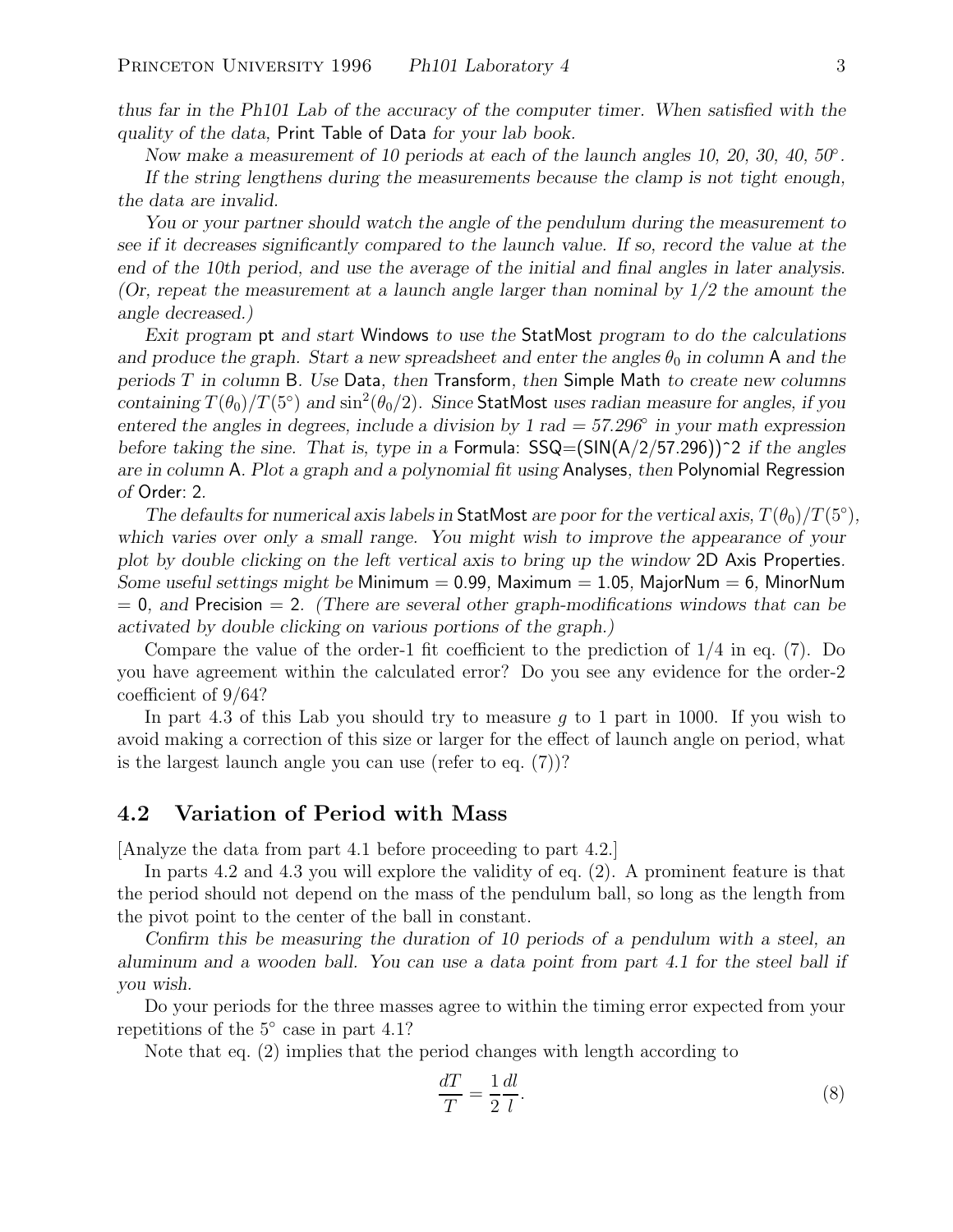Hence to achieve good consistency the lengths of the three pendula must be equal to within 1 part in 1000.

#### **4.3 Variation of Period with Length**

[Analyze part 4.2 before proceeding to part 4.3]

In this part you examine the validity of eq. (2), which can be rewritten as

$$
l = g \frac{T^2}{4\pi^2}.\tag{9}
$$

*Using a steel ball, measure the duration of 10 periods for pendula of lengths 0.5, 0.75, 1.0, 1.25 and 1.5 m. Choose a launch angle which will not affect the period to greater than 1 part in 1000, based on your results from part 4.1. Measure the distance* l *carefully (i.e., don't use the end of a meter stick in your measurement; don't just guess where the center of the ball is...).*

*Use program* pt *to collect the data and then* StatMost *to analyze the mean period as a function of length. Enter the lengths and times in the columns of a new spreadsheet. Then select* Data*, then* Transform*, then* Simple Math *with* Formula: TSQ 4PISQ=(B/6.283)^2 *to create a new column containing*  $T^2/4\pi^2$ , assuming the periods are in column B. Select Analyses, then Polynomial Regression of Order: 2 to produce a graph of l *vs.*  $T^2/4\pi^2$ .

Is your graph of l *vs.*  $T^2/4\pi^2$  consistent with a straight line, in confirmation of eq. (9)? The regression coefficient of order 1 is your value of  $g$ . Is it consistent with the nominal value within the reported error?

As a check, calculate a separate value of q from the data at each length l using  $q =$  $4\pi^2 l/T^2 = C/A$ , assuming l is in column A and  $T^2/4\pi^2$  is in column C of your spreadsheet.

If your value for g is outside the range 9.75-9.85 m/s<sup>2</sup>, please check for numerical errors. If necessary, repeat the measurement for the longest  $l$  and analyze just this measurement to extract another value of g.

#### **4.4 Appendix: Dimensional Analysis of the Simple Pendulum**

The period T of the simple pendulum might depend on the mass  $m$ , the length  $l$ , the acceleration of gravity g, and the launch angle  $\theta_0$ . With 'dimensional analysis' we can deduce the functional form of T on  $m$ , l and  $q$ , the parameters that have dimensions (*i.e.*, units). This technique cannot deduce the dependence on angle  $\theta_0$  since an angle is dimensionless.

The hypothesis of dimensional analysis is that the period T depends on products of powers of  $m, l$  and  $q$ :

$$
T = Cm^{\alpha}l^{\beta}g^{\gamma},\tag{10}
$$

where C is a dimensionless number, possibly a function of  $\theta_0$ . For this equation to be true, the dimensions (units) of both sides must be the same. In mechanics we deal with three distinct units: *mass, length* and *time*. The required equality of units in an equation permits up to three parameters to be determined in that equation.